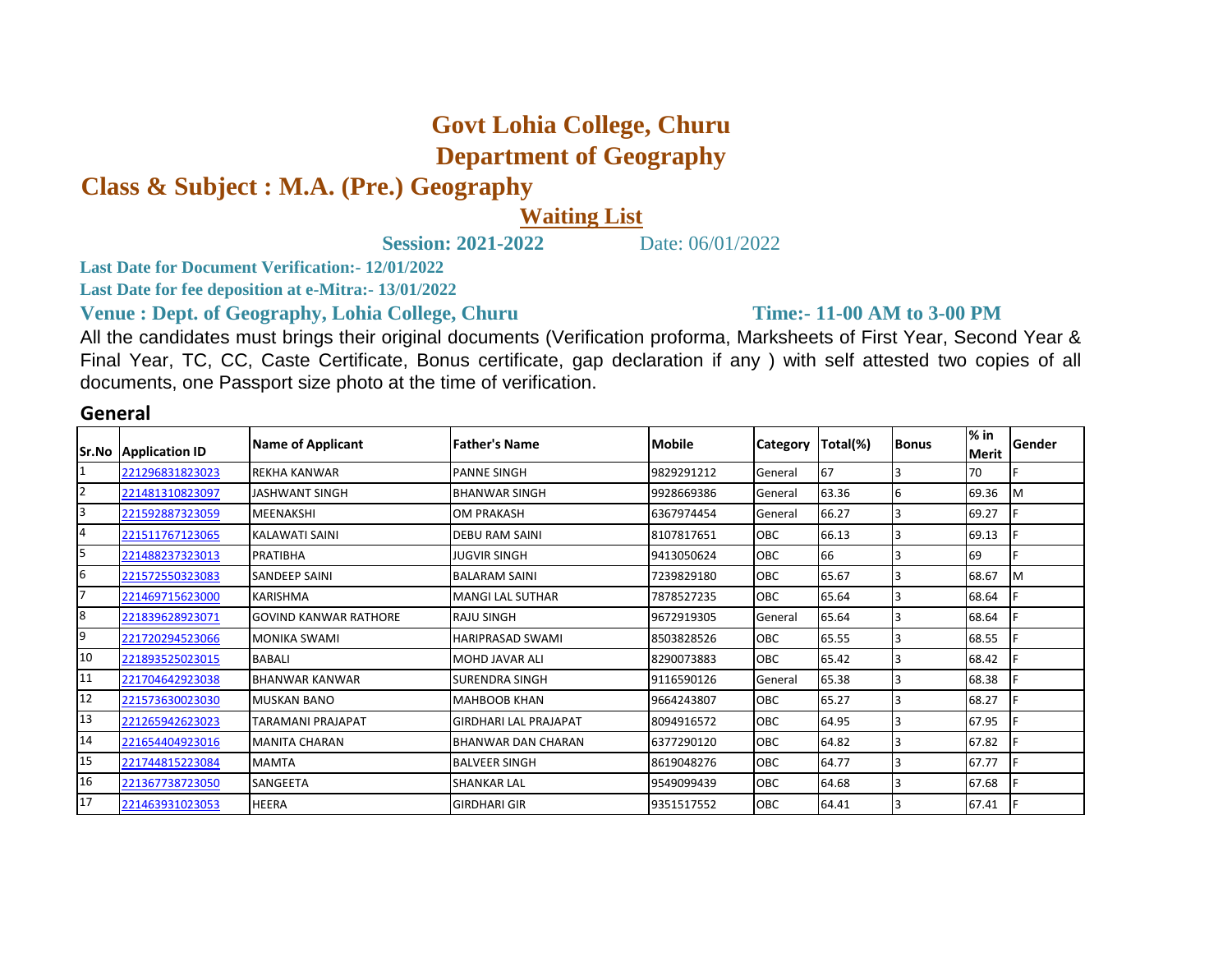| 18             | 221768279123072 | <b>HARENDRA SINGH</b>   | <b>MAHENDRA SINGH BHATI</b>   | 8058640909 | OBC        | 67.32 | $\Omega$       | 67.32 | <b>M</b> |
|----------------|-----------------|-------------------------|-------------------------------|------------|------------|-------|----------------|-------|----------|
| 19             | 221730858523037 | <b>OMPRAKASH NAI</b>    | <b>GAJAN SINGH</b>            | 9588998934 | OBC        | 62.32 | 5              | 67.32 | M        |
| 20             | 221397156623062 | SANJU                   | KAMAL KUMAR BHAMBU            | 8955621920 | OBC        | 69.28 | R.             | 67.28 |          |
| 21             | 221100748423015 | <b>KIRAN KUMARI</b>     | PARMESHWAR KUMAWAT            | 9950748157 | OBC        | 64.27 | 3              | 67.27 | E.       |
| 22             | 221380514423070 | <b>RENU CHAUDHARY</b>   | <b>GHASI RAM BHAKAR</b>       | 9783665777 | OBC        | 64.17 | $\overline{3}$ | 67.17 | F        |
| 23             | 221433980523090 | NITIKA                  | RAGHUVEER SINGH               | 7300305067 | OBC        | 61    | 6              | 67    |          |
| 24             | 221331068723018 | KHUSHABU SHARMA         | <b>VINOD KUMAR</b>            | 7426045436 | General    | 63.91 | $\overline{3}$ | 66.91 | F.       |
| 25             | 221838200523056 | <b>NIKITA DAIYA</b>     | <b>RANVEER SINGH</b>          | 8769699311 | OBC        | 63.86 | R.             | 66.86 |          |
| 26             | 221806690523071 | <b>DEEPIKA</b>          | SATYVEER SINGH                | 9799750548 | OBC        | 63.83 | R              | 66.83 |          |
| 27             | 221313309723057 | <b>UMA VERMA</b>        | NAVRATAN LAL VERMA            | 8094240736 | OBC        | 63.67 | 3              | 66.67 | E.       |
| 28             | 221384092323087 | <b>REKHA SHARMA</b>     | RAMDHAN SHARMA                | 6378333841 | General    | 63.59 | $\overline{3}$ | 66.59 |          |
| 29             | 221491455023088 | LATESH PANJAWANI        | ANIL KUMAR PANJAWANI          | 9950620445 | General    | 63.54 | R              | 66.54 | F.       |
| 30             | 221580970223074 | SUCHITRA KANWAR         | SAMUDRA SINGH                 | 7014316880 | OBC        | 63.5  | R.             | 66.5  | F.       |
| 31             | 221985189523017 | <b>UPASANA JANGIR</b>   | RAMCHANDRA JANGIR             | 7340599486 | <b>OBC</b> | 63.45 | R              | 66.45 | E.       |
| 32             | 221564095523052 | <b>MALVIKA PANCHAL</b>  | <b>MUKESH PANCHAL</b>         | 8503881153 | OBC        | 63.41 | 3              | 66.41 | Ė.       |
| 33             | 221354368023077 | <b>KALPANA JANGIR</b>   | <b>MOHANLAL JANGIR</b>        | 9784468615 | OBC        | 63.36 | $\overline{3}$ | 66.36 |          |
| 34             | 221846561723012 | <b>ITOYL MARUPA</b>     | ROHITASH KUMAR BHARGAV        | 9521060521 | OBC        | 63.32 | 3              | 66.32 |          |
| 35             | 221942648023092 | <b>MANJU KUMARI</b>     | <b>BANWARI LAL</b>            | 8529071137 | OBC        | 63.32 | 3              | 66.32 |          |
| 36             | 221704396923054 | <b>GUNJAN</b>           | KAILASH CHANDRA               | 9887543302 | OBC        | 63.27 | $\overline{3}$ | 66.27 | E.       |
| 37             | 221298518323071 | <b>LOKESH KANWAR</b>    | <b>HOSHIYAR SINGH</b>         | 9571775754 | General    | 63.09 | R              | 66.09 |          |
| 38             | 221598743623092 | <b>VARSHA SAINI</b>     | <b>BUDHARAM SAINI</b>         | 9413495430 | OBC        | 63.08 | R              | 66.08 |          |
| 39             | 221143150923084 | ANKITA PRAJAPAT         | DAULAT RAM PRAJAPAT           | 7425016450 | OBC        | 63.05 | 3              | 66.05 |          |
| 40             | 221472129323058 | AJIT DERUWAL            | RAM CHANDRA DERUWAL           | 7357160230 | OBC        | 61.05 | 5              | 66.05 | <b>M</b> |
| 41             | 221294020723074 | POOJA SUTHAR            | JAGADEESH PRASAD SUTHAR       | 8920229148 | OBC        | 63    | 3              | 66    |          |
| 42             | 221170645223000 | <b>CHANDRA KALA</b>     | <b>KRISHAN KUMAR</b>          | 6378985991 | <b>OBC</b> | 62.95 | $\overline{3}$ | 65.95 | F.       |
| <b>OBC</b>     |                 |                         |                               |            |            |       |                |       |          |
| $\mathbf{1}$   | 221908152323061 | POOJA KASWAN            | JAI KARAN KASWAN              | 9549091680 | OBC        | 62.95 | 3              | 65.95 | F        |
| $\overline{2}$ | 221361229023022 | <b>SHAHANAZ</b>         | MOHD.ASLAM                    | 9982384779 | OBC        | 62.95 | $\overline{3}$ | 65.95 | E.       |
| 3              | 221388217623094 | DIVYA KACHHAWA          | RAJESH KUMAR KACHHAWA         | 9887120419 | OBC        | 62.91 | 3              | 65.91 | E.       |
| $\overline{4}$ | 221986876423067 | VIMALA GHINTALA         | JAY CHAND GHINTALA            | 8690059423 | OBC        | 62.45 | $\overline{3}$ | 65.45 |          |
| 5              | 221162979223025 | PRIYANKA POONIA         | TARA CHAND POONIA             | 9664232757 | OBC        | 62.41 | 3              | 65.41 | E.       |
| 6              | 221619807223076 | <b>RUKSAR</b>           | <b>MOHMMAD SATTAR</b>         | 8769028785 | OBC        | 62.29 | 3              | 65.29 | F.       |
| 17             | 221323448423026 | <b>DEEPIKA PRAJAPAT</b> | <b>MANOHAR SINGH PRAJAPAT</b> | 9929523189 | <b>OBC</b> | 60.27 | 5              | 65.27 | F.       |
| 8              | 221528264823079 | <b>MS RAJU</b>          | <b>MEGHARAM</b>               | 8955664352 | OBC        | 62.25 | $\overline{3}$ | 65.25 |          |
|                |                 |                         |                               |            |            |       |                |       |          |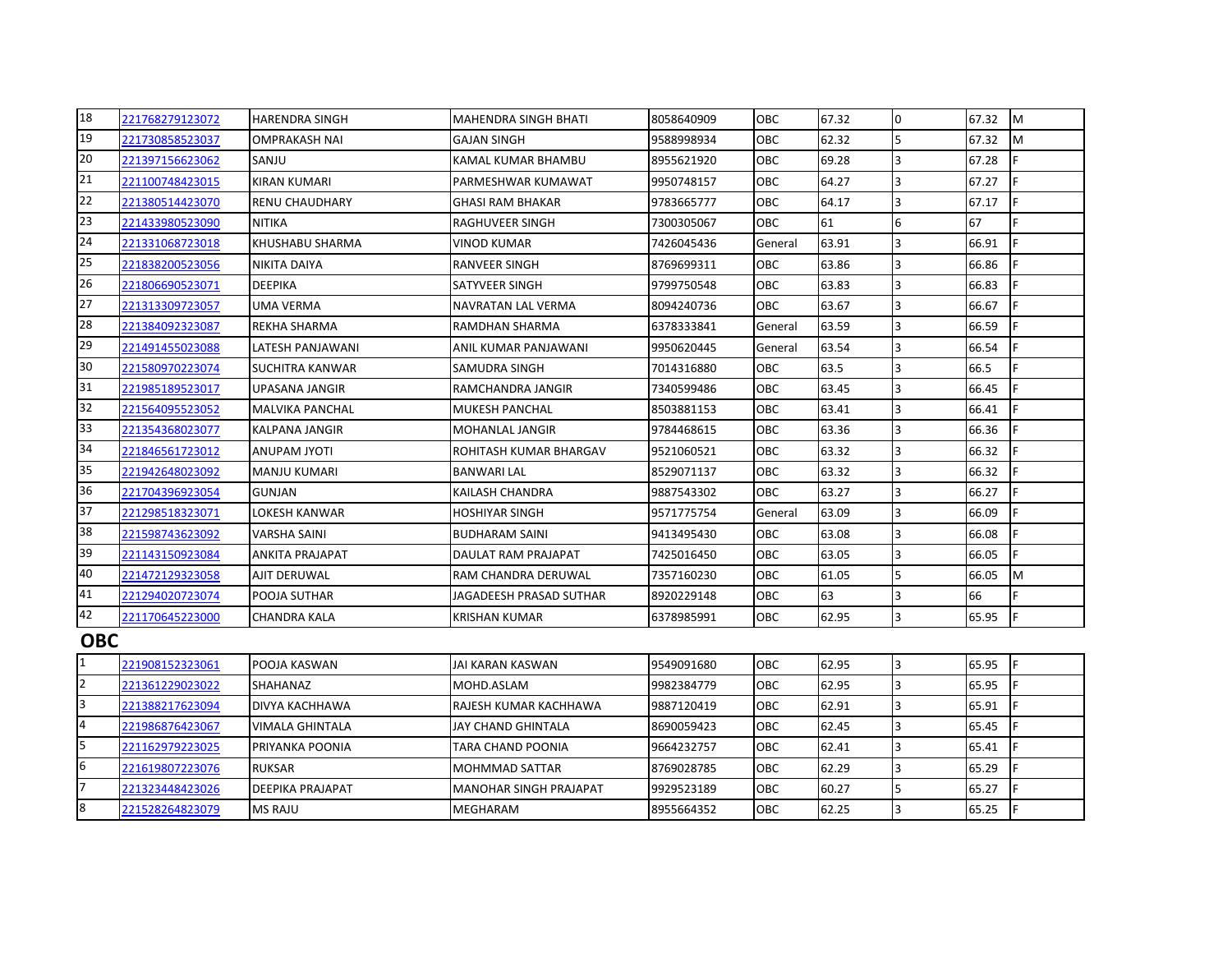| 9                       | 221717187423034 | <b>DEEPIKA JANGIR</b>     | <b>RANJEET JANGIR</b>       | 8559960305 | <b>OBC</b> | 62.21 | 3                       | 65.21 | IF.       |  |
|-------------------------|-----------------|---------------------------|-----------------------------|------------|------------|-------|-------------------------|-------|-----------|--|
| 10                      | 221337725123053 | RAMCHANDRA GODARA         | <b>MOTI RAM GODARA</b>      | 8955207582 | OBC        | 61.95 | 3                       | 64.95 | <b>M</b>  |  |
| 11                      | 221221394023069 | <b>BANTI BHARGAV</b>      | <b>BAJRANG LAL</b>          | 9828330378 | OBC        | 61.86 | 3                       | 64.86 | M         |  |
| 12                      | 221799150523010 | LOKESH KUMAR              | <b>JAGDISH CHANDRA</b>      | 7413938479 | OBC        | 59.86 | 5                       | 64.86 | M         |  |
| 13                      | 221513930523021 | <b>NEERU SAIN</b>         | RAMLAL SAIN                 | 8824501836 | OBC        | 61.82 | 3                       | 64.82 |           |  |
| 14                      | 221673351123027 | MEENU                     | <b>SURESH CHANDRA</b>       | 8114435953 | OBC        | 61.77 | 3                       | 64.77 |           |  |
| 15                      | 221910567723026 | POONAM KUMARI             | SHER SINGH                  | 9928156436 | OBC        | 61.73 | 3                       | 64.73 |           |  |
| 16                      | 221275857223095 | ANJU CHOUDHARI            | RANVEER POONIA              | 8290634086 | OBC        | 61.68 | 3                       | 64.68 |           |  |
| 17                      | 221463242923000 | <b>MAMTA THALOR</b>       | <b>OM PRAKASH</b>           | 9509842193 | OBC        | 61.64 | 3                       | 64.64 |           |  |
| 18                      | 221724689123051 | REHANA BANO               | <b>RUKMAN KHAN</b>          | 9116527723 | <b>OBC</b> | 61.54 | 3                       | 64.54 |           |  |
| 19                      | 221734562823059 | PRIYANKA DHAKA            | SURESH KUMAR DHAKA          | 6376454294 | OBC        | 61.5  | 3                       | 64.5  |           |  |
| 20                      | 221896311023079 | POOJA JANGIR              | <b>BHANWAR LAL JANGIR</b>   | 9460905044 | OBC        | 61.5  | 3                       | 64.5  |           |  |
| 21                      | 221336203423064 | RAJNI JANGIR              | RANJEET JANGIR              | 8559960305 | <b>OBC</b> | 61.41 | 3                       | 64.41 |           |  |
| 22                      | 221198434123094 | SANGEETA GODARA           | VIDYADHAR GODARA            | 9982981875 | OBC        | 61.38 | 3                       | 64.38 |           |  |
| 23                      | 221797547623087 | sanju sihag               | prabhu ram sihag            | 9509231753 | OBC        | 61.33 | 3                       | 64.33 |           |  |
| 24                      | 221168061523061 | <b>GAYATRI GHINTALA</b>   | <b>HARIRAM GHINTALA</b>     | 9116542119 | <b>OBC</b> | 61.32 | 3                       | 64.32 |           |  |
|                         | <b>MBC</b>      |                           |                             |            |            |       |                         |       |           |  |
| $\mathbf{1}$            | 221707400823074 | <b>DIPESH BARWAL</b>      | <b>HIRALAL</b>              | 9166514541 | <b>MBC</b> | 52.83 | 0                       | 52.83 | <b>M</b>  |  |
| $\overline{2}$          | 221516377723014 | <b>AJAY SINGH DHABHAI</b> | <b>DINESH SINGH DHABHAI</b> | 7742559294 | <b>MBC</b> | 52.42 | 0                       | 52.42 | M         |  |
| $\overline{\mathbf{3}}$ | 221369756323023 | DHANESH KUMAR GURJAR      | SANWAR MAL GURJAR           | 8824398840 | <b>MBC</b> | 52.27 | 0                       | 52.27 | <b>M</b>  |  |
| $\overline{\mathbf{4}}$ | 221556312723090 | SHANKARLAL                | RAMAVTAR GURJAR             | 9982879988 | <b>MBC</b> | 51.04 | 0                       | 51.04 | M         |  |
| <b>SC</b>               |                 |                           |                             |            |            |       |                         |       |           |  |
| $\mathbf{1}$            | 221847390023026 | <b>JITENDRA MEHRA</b>     | <b>MAGHA RAM MEHRA</b>      | 7340260558 | <b>SC</b>  | 63.75 | 0                       | 63.75 | M         |  |
| $\overline{2}$          | 221921190323031 | POOJA KUMRI VERMA         | <b>SHRAWAN KUMAR</b>        | 8740063185 | <b>SC</b>  | 60.71 | 3                       | 63.71 |           |  |
| 3                       | 222987411223070 | SUNITA KUMARI             | <b>RAMKUMAR</b>             | 9783991260 | <b>SC</b>  | 60.68 | $\overline{\mathbf{3}}$ | 63.68 |           |  |
| $\overline{4}$          | 221746979023076 | <b>MS KAVITA REGAR</b>    | <b>BUDHARAM KANKHERIYA</b>  | 9588816238 | <b>SC</b>  | 59.95 | $\overline{\mathbf{3}}$ | 62.95 |           |  |
| 5                       | 221157810123041 | <b>SIMRAN HATWAL</b>      | <b>SUNIL KUMAR HATWAL</b>   | 9784179274 | <b>SC</b>  | 59.79 | 3                       | 62.79 |           |  |
| 6                       | 221434472223077 | KAUSHLYA                  | <b>GOPIRAM DANODIYA</b>     | 8824884268 | <b>SC</b>  | 59.46 | 3                       | 62.46 |           |  |
| 7                       | 221454922523070 | KALURAM MEGHWAL           | MAMCHAND MEGHWAL            | 9509210166 | <b>SC</b>  | 62.17 | 0                       | 62.17 | <b>IM</b> |  |
| $\boldsymbol{8}$        | 221965028423044 | <b>RINKU KUMARI</b>       | <b>SHARWAN KUMAR</b>        | 8094864030 | <b>SC</b>  | 59.09 | 3                       | 62.09 | F         |  |
| 9                       | 221538532523064 | PRATIKSHA                 | <b>JAGDISH PRASAD</b>       | 9521544547 | SC         | 59    | 3                       | 62    |           |  |
| 10                      | 221677688623083 | JONI MEHRA                | SARJEET SINGH               | 8905278755 | <b>SC</b>  | 61.91 | $\Omega$                | 61.91 | M         |  |
| 11                      | 221685779223057 | <b>SUJITA</b>             | <b>OMPRAKASH</b>            | 8302009850 | <b>SC</b>  | 58.86 | 3                       | 61.86 |           |  |
| 12                      | 221988035323050 | <b>MANOJ KUMAR</b>        | <b>BHANWAR LAL</b>          | 9358296449 | <b>SC</b>  | 61.73 | 0                       | 61.73 | Iм        |  |